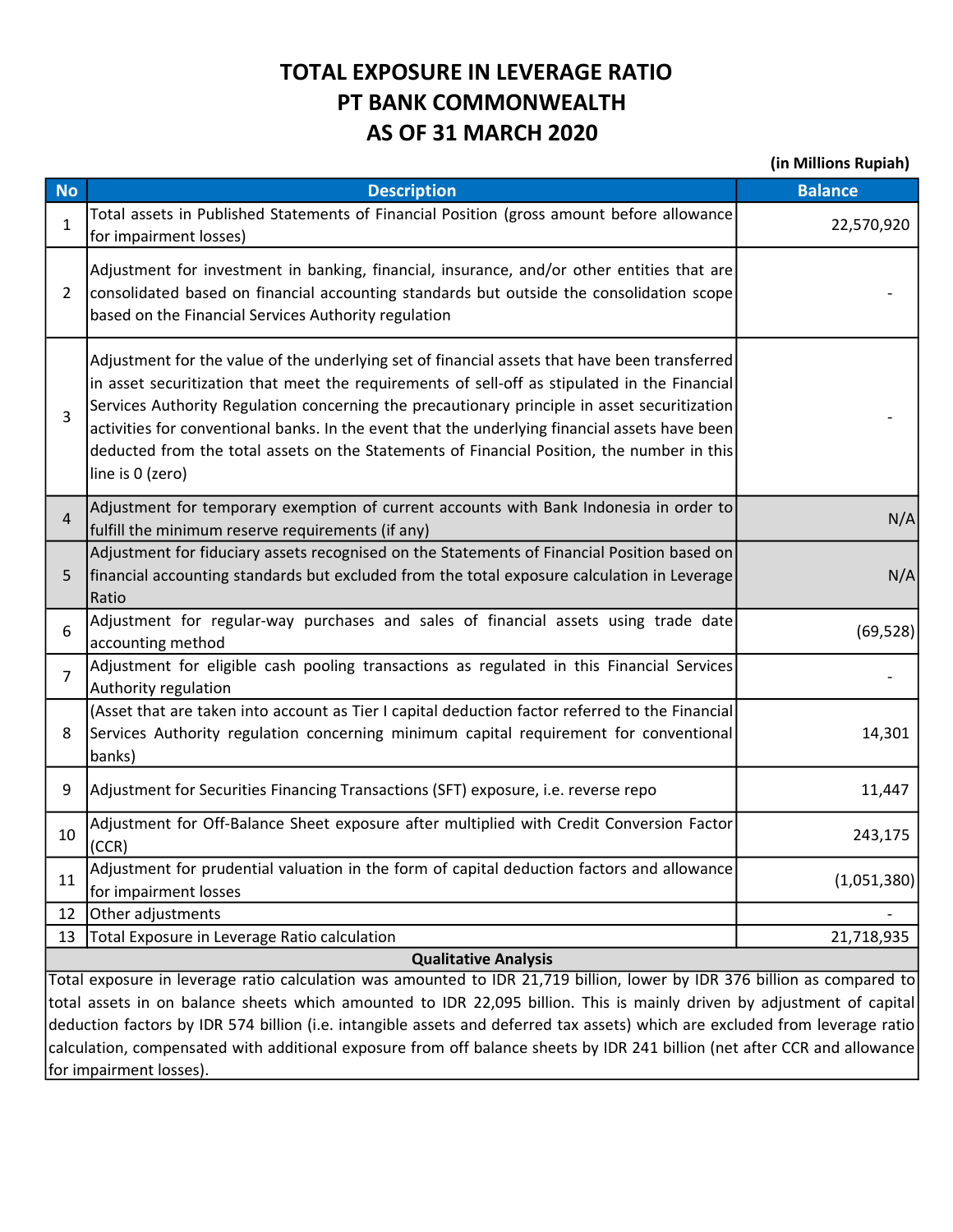## LEVERAGE RATIO CALCULATION PT BANK COMMONWEALTH AS OF 31 MARCH 2020

(in Millions Rupiah)

| <b>No</b>      | <b>Description</b>                                                                                                                                                                                    | <b>Period</b>            |           |
|----------------|-------------------------------------------------------------------------------------------------------------------------------------------------------------------------------------------------------|--------------------------|-----------|
|                |                                                                                                                                                                                                       | 31-Mar-20                | 31-Dec-19 |
|                | <b>Asset Exposures in Statements of Financial Position</b>                                                                                                                                            |                          |           |
| 1              | Asset exposures in Statements of Financial Position including collateral<br>assets, but excluding derivative transactions and SFT exposures (gross)<br>amount before allowance for impairment losses) | 22,279,188               |           |
| 2              | Gross-up for derivatives collateral provided to the counterparties which<br>result in decreased total assets exposure in balance sheet due to the<br>financial accounting standard implementation     |                          |           |
| 3              | (Deduction of receivable assets for cash variation margin provided in<br>derivative transactions)                                                                                                     |                          |           |
| 4              | (Adjustment for carrying amount securities received under SFT exposure<br>that are recognised as an asset)                                                                                            |                          |           |
| 5              | (Allowance for impairment losses on assets based on financial accounting<br>standard)                                                                                                                 | (475, 936)               |           |
| 6              | (Asset that are taken into account as Tier I capital deduction factor referred<br>to the Financial Services Authority regulation concerning minimum capital<br>requirement for conventional banks)    | (573, 615)               |           |
| $\overline{7}$ | <b>Total Asset Exposures in Statements of Financial Position</b>                                                                                                                                      | 21,229,637               |           |
|                | <b>Derivative Transaction Exposures</b>                                                                                                                                                               |                          |           |
| 8              | Replacement cost associated with all derivative transactions, both in the<br>case of eligible cash variation margin or netting-off agreement that meet<br>certain requirements                        | 11,395                   |           |
| 9              | lAdd-on amounts for PFE associated with all derivative transactions                                                                                                                                   | 11,045                   |           |
| 10             | (Exemption on derivative transactions exposure that are settled through<br>$ CCP\rangle$                                                                                                              | N/A                      |           |
| 11             | Adjustment for effective notional amount from credit derivatives                                                                                                                                      | $\overline{\phantom{a}}$ |           |
| 12             | (Adjustment for effective notional amount offsets and add-on deductions<br>for credit derivatives sales transactions)                                                                                 |                          |           |
| 13             | <b>Total Derivative Transaction Exposures</b>                                                                                                                                                         | 22,440                   |           |
|                | <b>Securities Financing Transaction (SFT) Exposures</b>                                                                                                                                               |                          |           |
| 14             | Gross carrying amount of SFT assets                                                                                                                                                                   | 214,065                  |           |
| 15             | (Netted amounts of cash payables and cash receivables)                                                                                                                                                |                          |           |
| 16             | Counterparties credit risk for SFT assets referred to current exposure<br>calculation as regulated in the attachment of this Financial Services<br>Authority regulation                               | 11,447                   |           |
| 17             | Agent transaction exposures                                                                                                                                                                           |                          |           |
| 18             | <b>Total SFT Exposures</b>                                                                                                                                                                            | 225,512                  |           |
|                | <b>Off Balance Sheets Exposures</b>                                                                                                                                                                   |                          |           |
| 19             | Outstanding all commitment and contingency liabilities at gross amount,<br>before allowance for impairment losses                                                                                     | 2,247,889                |           |
| 20             | (Adjustment for credit conversion factors)                                                                                                                                                            | (2,004,714)              |           |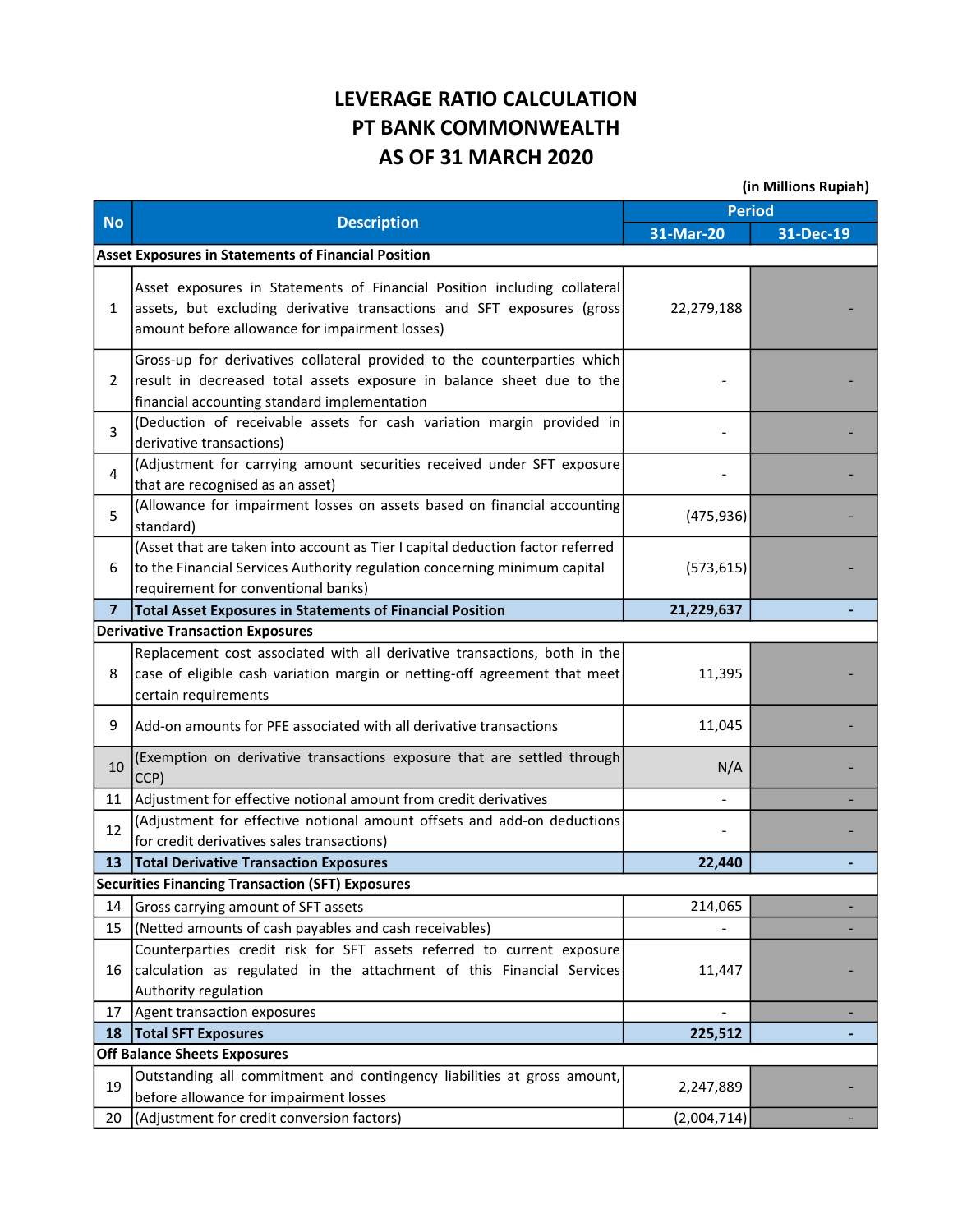| <b>No</b>                   | <b>Description</b>                                                                                                                                                                                                                                                           | <b>Period</b> |           |  |
|-----------------------------|------------------------------------------------------------------------------------------------------------------------------------------------------------------------------------------------------------------------------------------------------------------------------|---------------|-----------|--|
|                             |                                                                                                                                                                                                                                                                              | 31-Mar-20     | 31-Dec-19 |  |
| 21                          | (Allowance for impairment loss on Off Balance Sheets in accordance with<br>financial accounting standard)                                                                                                                                                                    | (1,829)       |           |  |
| 22                          | <b>Total Off Balance Sheets Exposures</b>                                                                                                                                                                                                                                    | 241,346       |           |  |
|                             | <b>Capital and Total Exsposure</b>                                                                                                                                                                                                                                           |               |           |  |
| 23                          | Tier 1 Capital                                                                                                                                                                                                                                                               | 3,244,716     |           |  |
| 24                          | <b>Total Exposure</b>                                                                                                                                                                                                                                                        | 21,718,935    |           |  |
|                             | Leverage Ratio                                                                                                                                                                                                                                                               |               |           |  |
| 25                          | Leverage Ratio, including the impact of temporary exemption on current<br>accounts with Bank Indonesia in order to fulfill the minimum reserve<br>requirements (if any)                                                                                                      | 14.94%        |           |  |
| 25a                         | Leverage Ratio, excluding the impact of temporary exemption on current<br>accounts with Bank Indonesia in order to fulfill the minimum reserve<br>requirements (if any)                                                                                                      | 14.94%        |           |  |
| 26                          | Minimum Leverage Ratio requirement                                                                                                                                                                                                                                           | 3%            |           |  |
| 27                          | Leverage Ratio buffer                                                                                                                                                                                                                                                        | N/A           |           |  |
|                             | <b>Disclosure of Average Balance</b>                                                                                                                                                                                                                                         |               |           |  |
| 28                          | Average balance of gross carrying amount of SFT assets, after adjustment<br>for sales accounting transactions that are calculated on a net with cash<br>payables in SFT and cash receivables in SFT during the quarter                                                       | 385,609       |           |  |
| 29                          | Outstanding balance of gross carrying amount of SFT assets, after<br>adjustment for sales accounting transactions that are calculated on a net<br>with cash payables in SFT and cash receivables in SFT as of end of quarter                                                 | 214,065       |           |  |
| 30                          | Total exposure, including the impact of temporary exemption on current<br>accounts with Bank Indonesia in order to fulfill the minimum reserve<br>requirements (if any), taken into account average balance of gross carrying<br>amount of SFT assets as mentioned in row 28 | 21,890,479    |           |  |
| 30a                         | Total exposure, excluding the impact of temporary exemption on current<br>accounts with Bank Indonesia in order to fulfill the minimum reserve<br>requirements (if any), taken into account average balance of gross carrying<br>amount of SFT assets as mentioned in row 28 | 21,890,479    |           |  |
| 31                          | Leverage Ratio, including the impact of temporary exemption on current<br>accounts with Bank Indonesia in order to fulfill the minimum reserve<br>requirements (if any), taken into account average balance of gross carrying<br>amount of SFT assets as mentioned in row 28 | 14.82%        |           |  |
| 31a                         | Leverage Ratio, excluding the impact of temporary exemption on current<br>accounts with Bank Indonesia in order to fulfill the minimum reserve<br>requirements (if any), taken into account average balance of gross carrying<br>amount of SFT assets as mentioned in row 28 | 14.82%        |           |  |
| <b>Qualitative Analysis</b> |                                                                                                                                                                                                                                                                              |               |           |  |